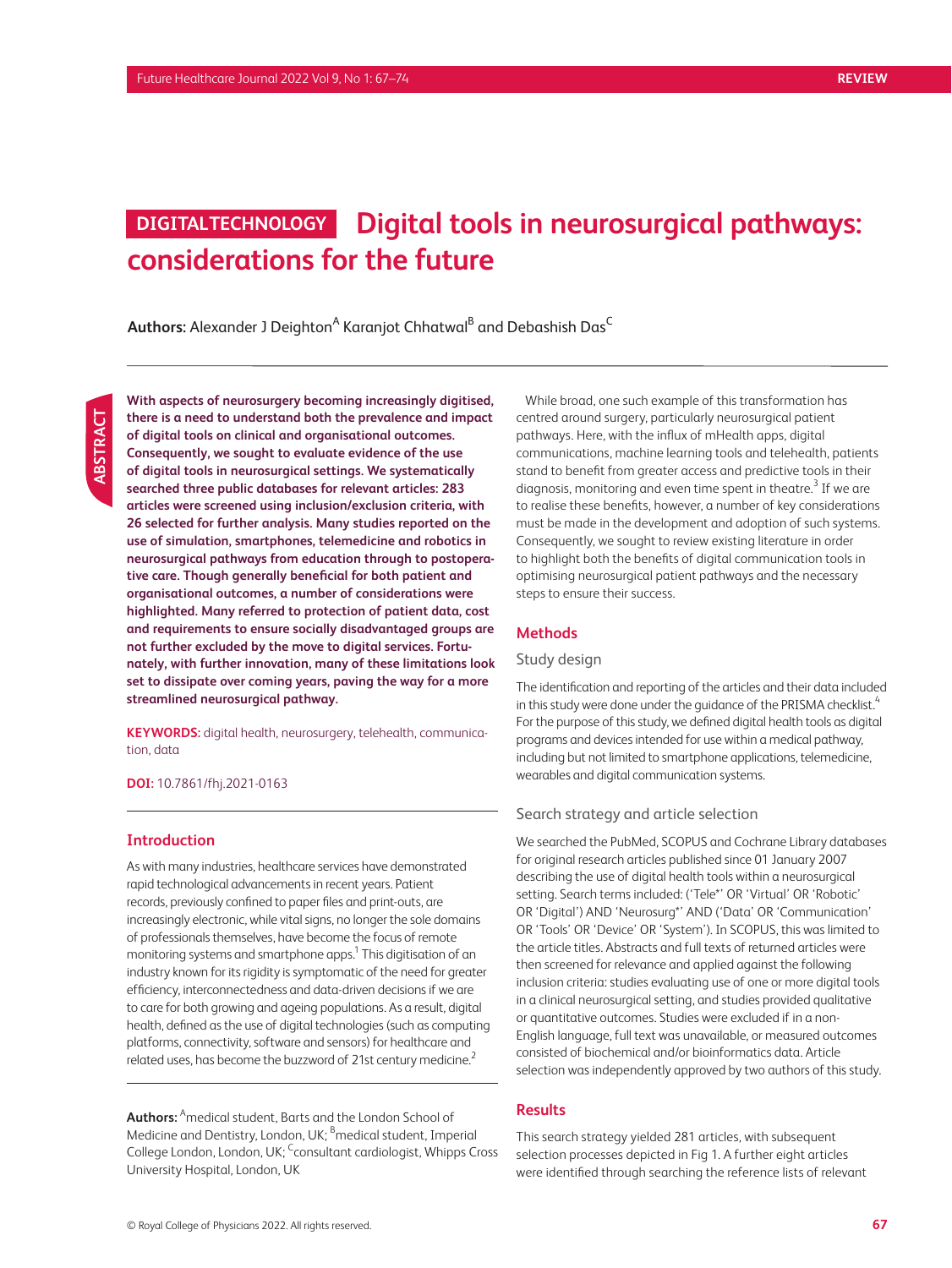

#### **Fig 1. Study search strategy.**

studies. Two-hundred and thirty-four of these were eliminated through abstract screening and a further 14 were eliminated following review of the full text or evaluation of study data. The remaining 26 studies are summarised in Table 1.5–30 Eighteen of these articles were published in neurosurgical journals with the remaining eight published in neuroscience, emergency medicine, paediatric and rhinology journals. Ten studies included use of simulation/digital models as a digital tool, while six included telemedicine, three included robotics and four covered remote programming. Most of these studies referred to digital tools as a means of improving surgical training, while a further 11 considered digital tools predominantly as means of optimising pre-operative assessment and planning and five reviewed these tools in the context of postoperative care. Five studies examined the use of digital tools perioperatively. All included studies found digital tools to have a positive impact on aspects of either clinical or organisational outcomes.

## Simulation and digital models

Ten of the articles reviewed in this study (38.46%) sought to evaluate the use of simulation or digital models in neurosurgical settings. These were predominantly education based. Studies by Bairamian *et al* and Breimer *et al,* for example, evaluated the use of virtual-reality against physical 3D models in the education of neurosurgical trainees.8,9 Here, Bairamian *et al* developed 3D-printed and virtual angiography models, finding the latter to produce a statistically significant advantage in ability to zoom, resolution, ease of manipulation, model durability and educational potential. Trainees similarly found the virtual models

more engaging, and allowed improved understanding of spatial anatomy, results supported by the work of Stepan *et al* in which study participants found virtual models to provide increased engagement, motivation and satisfaction compared with conventional teaching.25 Breimer *et al,* however, in conducting simulated endoscopic third ventriculostomy on both virtual and physical models, reported lower instrument handling and procedural content scores for virtual vs physical models.<sup>9</sup> Similarly, both studies demonstrated physical 3D models offer significant advantages in depth perception over virtual equivalents.

Two further studies sought to evaluate the use of digital 3D models as educational tools. Such models, as reported by Stepan *et al* and de Notaris *et al*, were generated from computed tomography (CT) and shown to aid in both spatial understanding of cerebral anatomy and quantifying intra-operative bone removal compared with physical teaching methods.<sup>11,25</sup> Similar tools, such as VizDexter and the Atlas of Neurosurgery, provide both procedural and theoretical education.<sup>31,32</sup> Trainees, noting the digital tools to have greater practicality, reported increased motivation and improved procedural understanding. Significantly, however, in comparing digital teaching methods with conventional textbook education, Stepan *et al* found that there was no significant difference in clinical anatomy knowledge between the two groups on pre-intervention, post-intervention or retention quizzes, indicating virtual reality (VR) and digital models may confer more practical than theoretical benefits.<sup>25</sup>

In addition to its use in education, simulation and digital models have also found a significant role in pre-operative planning. Our search returned three articles using such tools for the analysis of surgical approaches or to model device placement. One such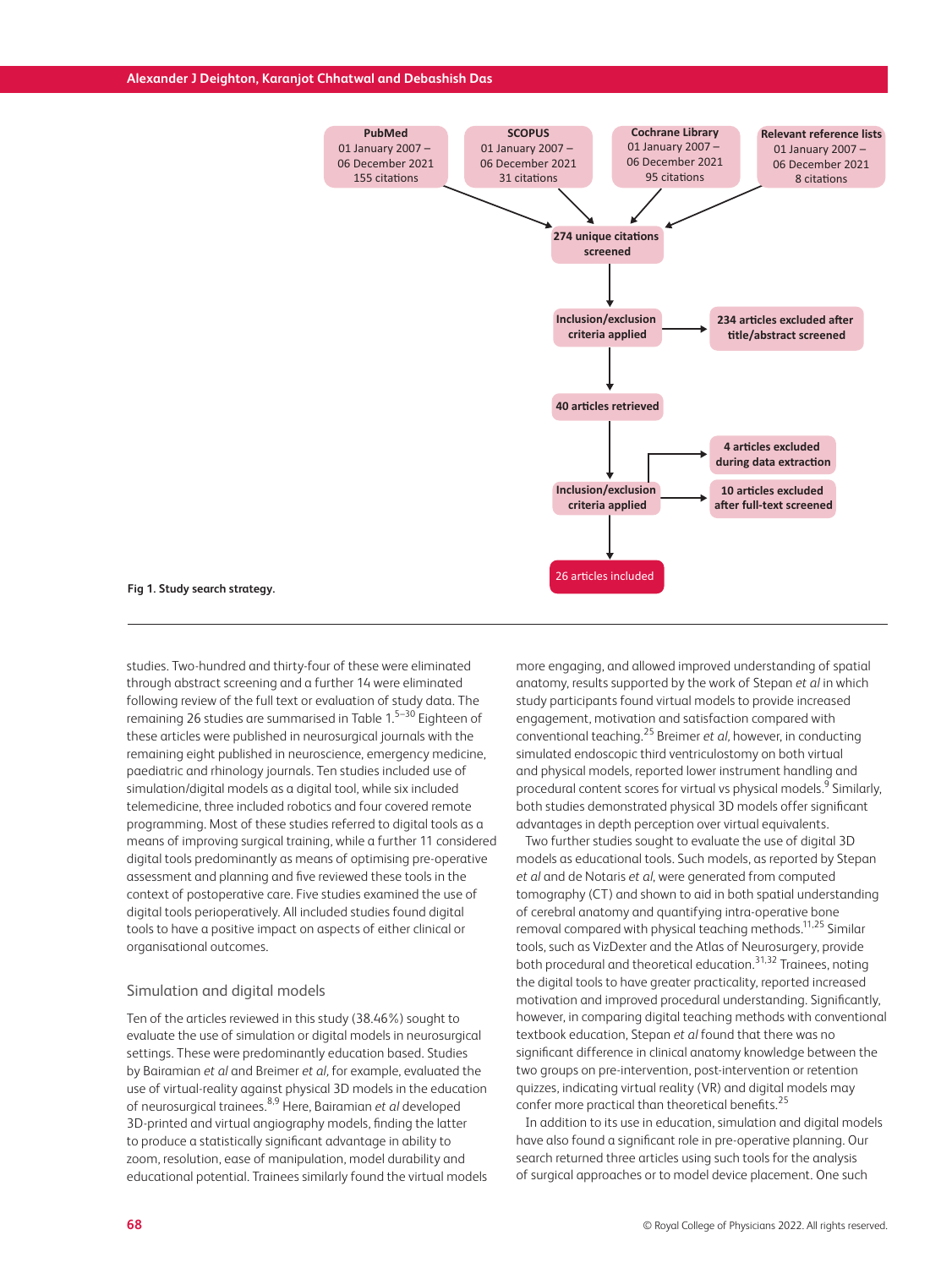| <b>Table 1. Summary of included studies</b> |                                                             |                                                                      |                                                                                                                           |                                                                                   |  |  |  |
|---------------------------------------------|-------------------------------------------------------------|----------------------------------------------------------------------|---------------------------------------------------------------------------------------------------------------------------|-----------------------------------------------------------------------------------|--|--|--|
| <b>Study</b>                                | <b>Digital tool evaluated</b>                               | Area of application                                                  | <b>Outcome</b>                                                                                                            | Limitations                                                                       |  |  |  |
| Alaraj et al, 2015 <sup>5</sup>             | Simulation/digital<br>models                                | Education and<br>preoperative planning                               | 3D anatomical details<br>closely resembled real<br>operative anatomy and<br>were useful in guiding<br>surgical approaches | Few found the haptic<br>feedback to closely<br>resemble surgical<br>procedures    |  |  |  |
| Alsofy et al, 2020 <sup>6</sup>             | Simulation/digital<br>models                                | Pre-operative planning                                               | Improved detection<br>of aneurysm-related<br>vascular structures and<br>appropriate surgical<br>approaches                | May tempt surgeons to<br>neglect a wider array of<br>approaches                   |  |  |  |
| Ashkenazi et al, 2015 <sup>7</sup>          | Telemedicine                                                | Pre-operative planning                                               | Reduced number of<br>institutional transfers                                                                              | None described                                                                    |  |  |  |
| Bairamian et al, 2019 <sup>8</sup>          | Simulation/digital<br>models                                | Education                                                            | VR angiography<br>improved resolution,<br>ease of manipulation,<br>model durability and<br>educational potential          | Poorer depth perception                                                           |  |  |  |
| Breimer et al, 2017 <sup>9</sup>            | Simulation/digital<br>models                                | Education                                                            | <b>Relative VR benefits</b><br>with respect to realistic<br>representation of<br>intraventricular anatomy                 | Reduced overall<br>instrument handling and<br>procedural content                  |  |  |  |
| de Almeida et al, 2020 <sup>10</sup>        | Smartphone applications                                     | Perioperative                                                        | High accuracy and<br>reliability of stereotactic<br>brain biopsy coordinates                                              | Certain features of<br>interest are not available                                 |  |  |  |
| de Notaris et al, 2011 <sup>11</sup>        | Simulation/digital<br>models                                | Pre-operative planning                                               | Improved quantification<br>of intraoperative bone<br>removal                                                              | Time consuming,<br>not available<br>intraoperatively, lack of<br>depth perception |  |  |  |
| de Notaris et al, 2010 <sup>12</sup>        | Simulation/digital<br>models                                | Pre-operative planning                                               | Improved quantification<br>of intraoperative bone<br>removal                                                              | Time consuming,<br>not available<br>intraoperatively, lack of<br>depth perception |  |  |  |
| Dong et al, 2018 <sup>13</sup>              | Simulation/digital<br>models                                | Education                                                            | High reported fidelity,<br>high user satisfaction<br>and perceived usefulness                                             | None described                                                                    |  |  |  |
| Fan et al, 2020 <sup>14</sup>               | Robotics                                                    | Perioperative                                                        | Significantly improved<br>screw-placement accuracy,<br>reduced operative blood<br>loss and length of stay                 | Learning curve required,<br>unclear infection control<br>protocol                 |  |  |  |
| Hou et al, 2016 <sup>15</sup>               | Smartphone applications<br>and simulation/digital<br>models | Pre-operative planning                                               | High accuracy in<br>predicting basal ganglia<br>haematoma location                                                        | No error checking or<br>location information<br>during surgery                    |  |  |  |
| Latifi et al, 2018 <sup>16</sup>            | Telemedicine                                                | Pre-operative planning                                               | Decreased need for<br>institutional transfer                                                                              | Challenges with initial<br>cost, integration                                      |  |  |  |
| Li et al, 2017 <sup>17</sup>                | Remote programming                                          | Postoperative care                                                   | Significant decreases<br>seen in UPDRS scores                                                                             | None described                                                                    |  |  |  |
| Ma et al, 2021 <sup>18</sup>                | Remote programming                                          | Postoperative care                                                   | Rapid symptom relief,<br>institutional cost savings                                                                       | Lack of physical<br>examination data                                              |  |  |  |
| Macyszyn et al, 2013 <sup>19</sup>          | Telemedicine                                                | Electronic patient records<br>and interdepartmental<br>communication | Cost savings through<br>elimination of repeat<br>imaging requests                                                         | Increased operational<br>complexity for<br>departmental staff                     |  |  |  |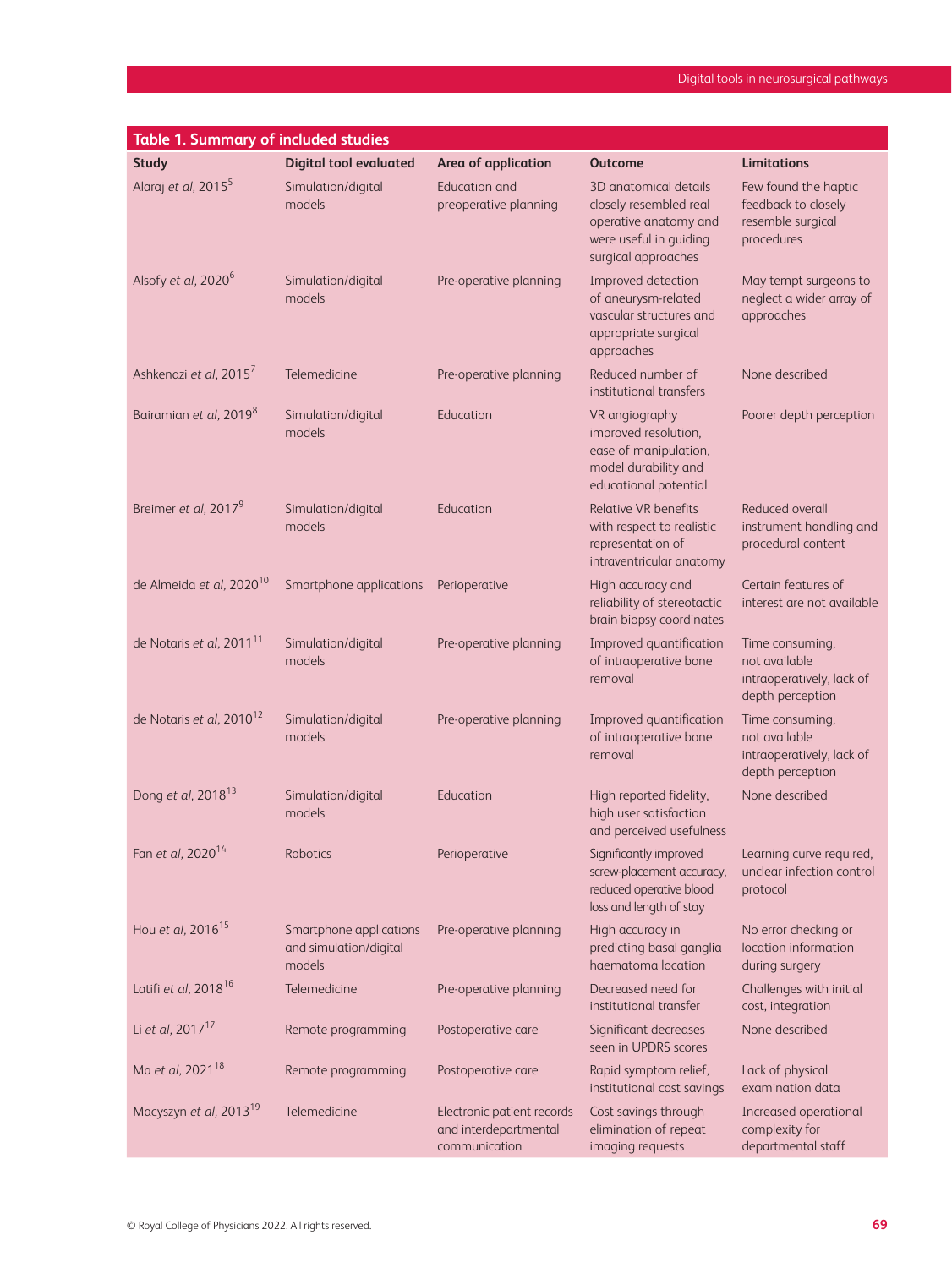| <b>Table 1. Summary of included studies (Continued)</b>                     |                               |                                                                                 |                                                                                                                                              |                                                                                                                                  |  |  |
|-----------------------------------------------------------------------------|-------------------------------|---------------------------------------------------------------------------------|----------------------------------------------------------------------------------------------------------------------------------------------|----------------------------------------------------------------------------------------------------------------------------------|--|--|
| <b>Study</b>                                                                | <b>Digital tool evaluated</b> | Area of application                                                             | <b>Outcome</b>                                                                                                                               | <b>Limitations</b>                                                                                                               |  |  |
| Mandel et al, 2018 <sup>20</sup>                                            | Smartphone applications       | Perioperative                                                                   | Enhanced surgical<br>mobility                                                                                                                | None described                                                                                                                   |  |  |
| Mendez et al, 2013 <sup>21</sup>                                            | Remote programming            | Postoperative care                                                              | High levels of patient<br>and clinician satisfaction                                                                                         | No benefit in accuracy of<br>programming or rate of<br>adverse events                                                            |  |  |
| Moya et al, 2010 <sup>22</sup>                                              | Telemedicine                  | Pre-operative planning                                                          | Decrease in patient<br>transfer requests                                                                                                     | None described                                                                                                                   |  |  |
| Olldashi et al, 2019 <sup>23</sup>                                          | Telemedicine                  | Pre-operative planning                                                          | Improved access to care,<br>decreased institutional<br>transfer for low-risk patients                                                        | Initial set-up costs                                                                                                             |  |  |
| Shibata, 2011 <sup>24</sup>                                                 | Telemedicine                  | Pre-operative diagnosis/<br>planning                                            | Earlier diagnosis of<br>cerebral contusions.<br>earlier escalation;<br>improved planning time<br>prior to emergency<br>surgical intervention | Increased workload<br>for consultant<br>neurosurgeons                                                                            |  |  |
| Stepan et al, 2017 <sup>25</sup>                                            | Simulation/digital<br>models  | Education                                                                       | Increased engagement,<br>motivation and<br>satisfaction compared with<br>conventional teaching                                               | No improvement in<br>clinical knowledge scores                                                                                   |  |  |
| Thapa et al, 2016 <sup>26</sup>                                             | Smartphone applications       | Pre-/postoperative<br>care, interdepartmental<br>communication and<br>education | Reduced time taken to<br>interpret clinical images,<br>improved intra-team<br>and interdisciplinary<br>communication                         | Significant discrepancies<br>in image interpretation,<br>greater risk of misuse of<br>patient data                               |  |  |
| Wong et al, 2007 <sup>27</sup>                                              | Simulation/digital<br>models  | Education / pre-operative<br>planning                                           | Users gained a better<br>understanding of the<br>best approach for<br>microsurgical clipping for<br>the patient                              | None described                                                                                                                   |  |  |
| Xu et al, 2020 <sup>28</sup>                                                | Remote programming            | Postoperative care                                                              | Significant improvement<br>in UPDRS-III; 89.29% of<br>patients were satisfied or<br>very satisfied                                           | Reduced opportunity for<br>physician-led physical<br>examination to assess<br>changes in muscle tone                             |  |  |
| Zappa et al, 2019 <sup>29</sup>                                             | Robotics                      | Perioperative                                                                   | Improved completion<br>times in bimanual tasks,<br>decreased surgical<br>fatique                                                             | Results indicated more<br>difficulty and higher<br>fatigue in simple<br>grasping tasks                                           |  |  |
| Zhang et al, 2019 <sup>30</sup>                                             | Robotics                      | Perioperative                                                                   | Increased accuracy<br>of screw placement,<br>decreased radiation<br>doses, reduced rate of<br>screw revisions                                | Greater learning curve,<br>not necessarily more<br>effective in completion<br>of simple tasks, variable<br>mental fatigue scores |  |  |
| $UPDRS =$ Unified Parkinson's Disease Rating Scale; $VR =$ virtual reality. |                               |                                                                                 |                                                                                                                                              |                                                                                                                                  |  |  |

article by Wong *et al* studied the clipping of intracranial aneurysms in a stereoscopic virtual reality environment.27 Here both CT angiography and aneurysm clip data was uploaded to a virtual workstation and used to simulate clip placement from an array of different approaches, allowing surgeons to better understand potential exposure and obliteration of an aneurysm. Further work by Dong *et al* and Alaraj *et al* built on this, adding in real-time haptic feedback and concluding that these tools provided a close

resemblance to real operative anatomy and accurate guidance for deciding surgical approaches.5,13 A similar study by Alsofy *et al* again used CT angiography to develop anatomically accurate 3D models of 26 pre-operative patients. In this case, authors concluded that 3D-VR significantly aided detection of aneurysmrelated vascular structures, recommended head positioning and optimum surgical approaches. As a result, though it may be more time intensive than conventional methods, it is evident that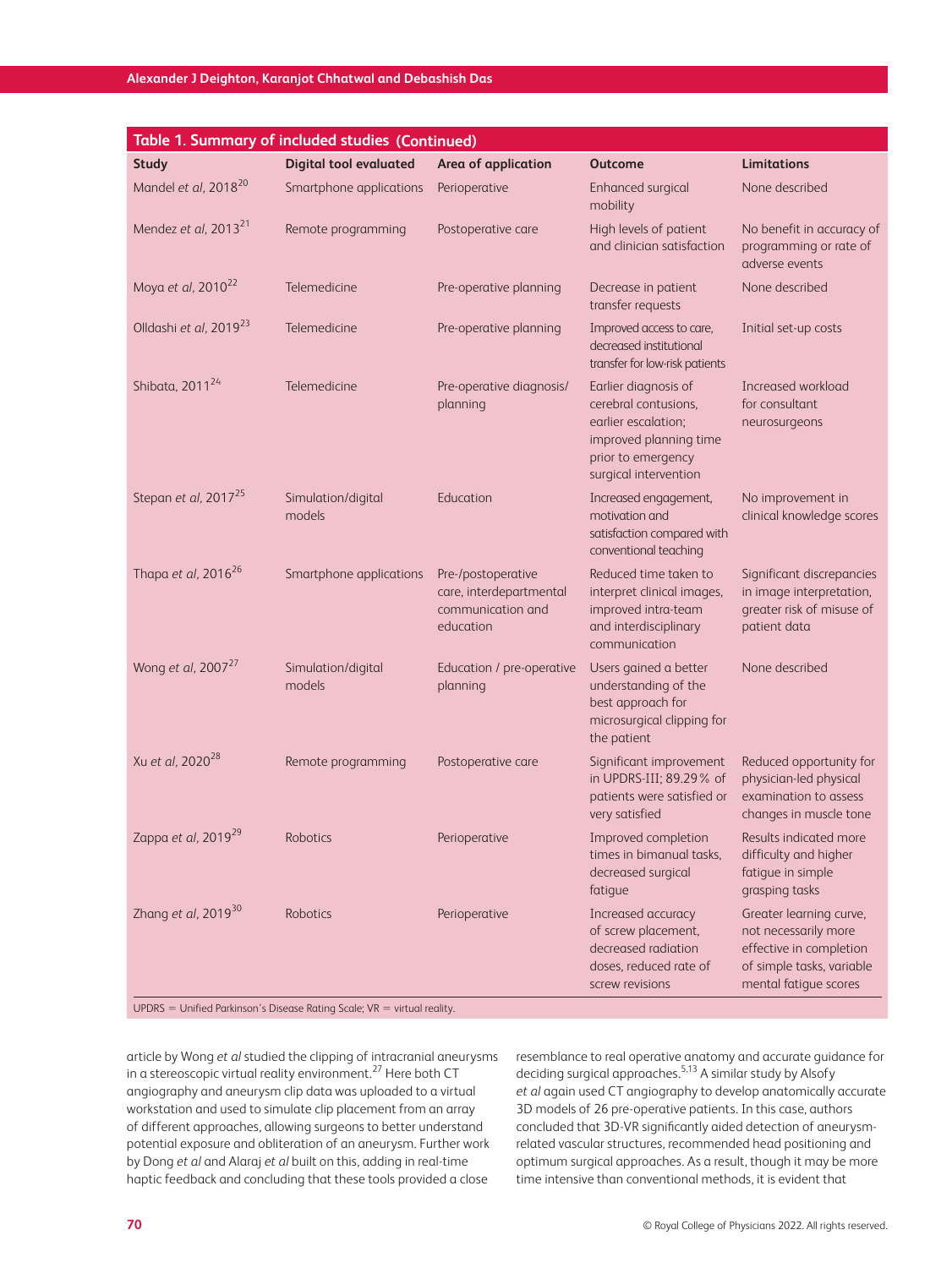reconstruction of pre-operative scans into spatially representative 3D-VR models enables greater understanding of patient pathology and aids operational strategy.

#### Telemedicine and real-time digital image transfer

Having already influenced the education of neurosurgical trainees, other digital tools have optimised approaches to diagnosis and pre-/postoperative patient monitoring. Some of these, described as digital health communication tools (DHCTs), have been implemented in the diagnostic and pre-operative setting, centred around telemedicine, data transfer and image review at times when consultant neurosurgeons are less available. Here, by providing greater access to senior decision makers, whether intra- or inter-institutional, digital tools have demonstrated improvements in clinical workloads and even postoperative patient outcomes.

Subsequently, six studies were found to include use of telemedicine and/or digital image transfer services. Four of these studies specifically examined the effect of such services on triage, review and resulting rates of patient transfer. Olldashi *et al* and Latifi *et al* specifically analysed results of 590 and 146 neurology patients, respectively, all of whom had been referred to a level 1 trauma centre for neurosurgical tele-review.<sup>16,23</sup> Patients were subsequently reviewed by neurosurgical consultants and transferred according to clinical risk. Through this telemedicine service, the two studies showed rates of transfer to the tertiary care centre at just 31% and 34%, respectively, highlighting the use of telemedicine and digital image transfer in providing clinical assurance for low-risk cases and preventing costly and unnecessary patient transfers. These results were mirrored by similar studies from Moya *et al* and Shibata, the former of which demonstrated a 25% reduction in patient transfer requests following implementation of virtual consultant review.<sup>22,24</sup> Unsurprisingly, a common limitation of this technology noted by the authors was the lack of physical examination data reducing the information available to physicians and clinical decision makers, though available data was still considered sufficient to make appropriate transfer decisions. Ashkenazi *et al*, in analysing the results of 526 patients in a level 2 centre, concluded that selected patients with head trauma may be safely managed in a level 2 trauma centre following virtual neurosurgical review. $^7$  Consequently, greater adoption of telemedicine technologies in a 'hub and spoke' distribution between major neurotrauma centres and regional hospitals may produce significant cost savings and limit the need for patient transfer for both low- and moderate-risk cases.

The findings of these studies in the use of telemedicine and image transfer are supported by the work of Nanah and Bayoumi.<sup>33</sup> These authors, in conducting a systematic review on the topic of DHCTs, returned 13 studies evaluating the use of neurosurgical DHCTs in both interventional and non-interventional settings. The authors subsequently highlighted the use of telemanipulation and telementoring, concluding that digital input was beneficial in all observed cases, particularly in allowing successful completion of otherwise excessively challenging or complicated interventions.34,35

## Smartphone applications

Of the 26 returned articles, a further four examined the use of smartphone, or mHealth, applications. De Almeida *et al* evaluated the accuracy and reliability of the StereoCheck app in providing stereotactic coordinates during brain biopsies.<sup>10</sup> In using exported patient images, the app demonstrated promising accuracy of  $0.82 \pm 0.61$  mm as well as high consistency between progressive measurements. Hou *et al* similarly utilised smartphone applications to provide an augmented reality (AR) technique that could localise hypertensive haematomas in the basal ganglia.<sup>15</sup> AR markers were derived from processed CT from the patient in question. Subsequently, actual haematoma locations were verified intraoperatively, demonstrating sufficient accuracy and reliability of the AR method. Notably, both of these tools lacked specific features calculating the skull entry point and needle trajectory. Mandel *et al* evaluated a smartphone-compatible endoscope for minimally-invasive surgery, finding the tool to improve surgical mobility and allow a more intuitive movement compared with traditional neuroendoscopy.<sup>20</sup>

Thapa *et al* instead studied the use of multiple smartphone applications through the neurosurgical pathway.26 Here, the authors concluded these tools to aid quick reliable decision making, allowing for instantaneous communication, storing data and knowledge exchange, though they brought with them increased risk of data misuse and increased discrepancies in clinical image interpretation.

#### Robotics and direct digital interventions

As an example of direct digital interventions, robotic and roboticassisted surgery has gained significant traction over recent years. Our search consequently yielded three articles evaluating the use of robotic and robotic-assisted neurosurgery. Two of these studies (Fan *et al* and Zhang *et al*) specifically examined the use of such tools in spinal surgery, while a third (Zappa *et al)* looked at endoscopic skull-base surgery.14,29,30 Fan *et al* assigned 135 patients with newly diagnosed cervical spinal disease and who required screw fixation to either a robotic-assisted or a fluoroscopyassisted group, finding the robotic-assisted interventions to reduce blood loss, length of stay and improve the accuracy of surgical screw placement.<sup>14</sup> Duration of procedure did not differ between the two groups, though the learning curve required to become proficient in robotic-assisted surgery was considered to be significant. Zhang *et al* reported near identical outcomes, with increased accuracy of screw placement and prior training being a key measure of success.30 Zappa *et al,* on the other hand, required 30 neurosurgeons to complete two practical procedures, with and without assistance of an endoscopic robot, demonstrating a trend toward better completion times and efficacy in the bimanual task when performed with the robot.<sup>29</sup> According to the modified National Aeronautics and Space Administration Task Load Index test, surgeons felt more successful with the robot, finding it less stressful and mentally demanding. Robotic assistance, however, was noted to have a negative effect on mental fatigue when used in the simple grasping task compared with conventional methods. As a result, it is clear the impact of robotic assistance on both clinical outcomes and human factors need to be further assessed, however, they are likely to have a growing role in more complicated, bimanual surgical procedures.

#### Remote monitoring and remote programming

Four of the included studies explored the use of remote programming in postoperative care. Three of these articles specifically evaluated remotely programmed deep-brain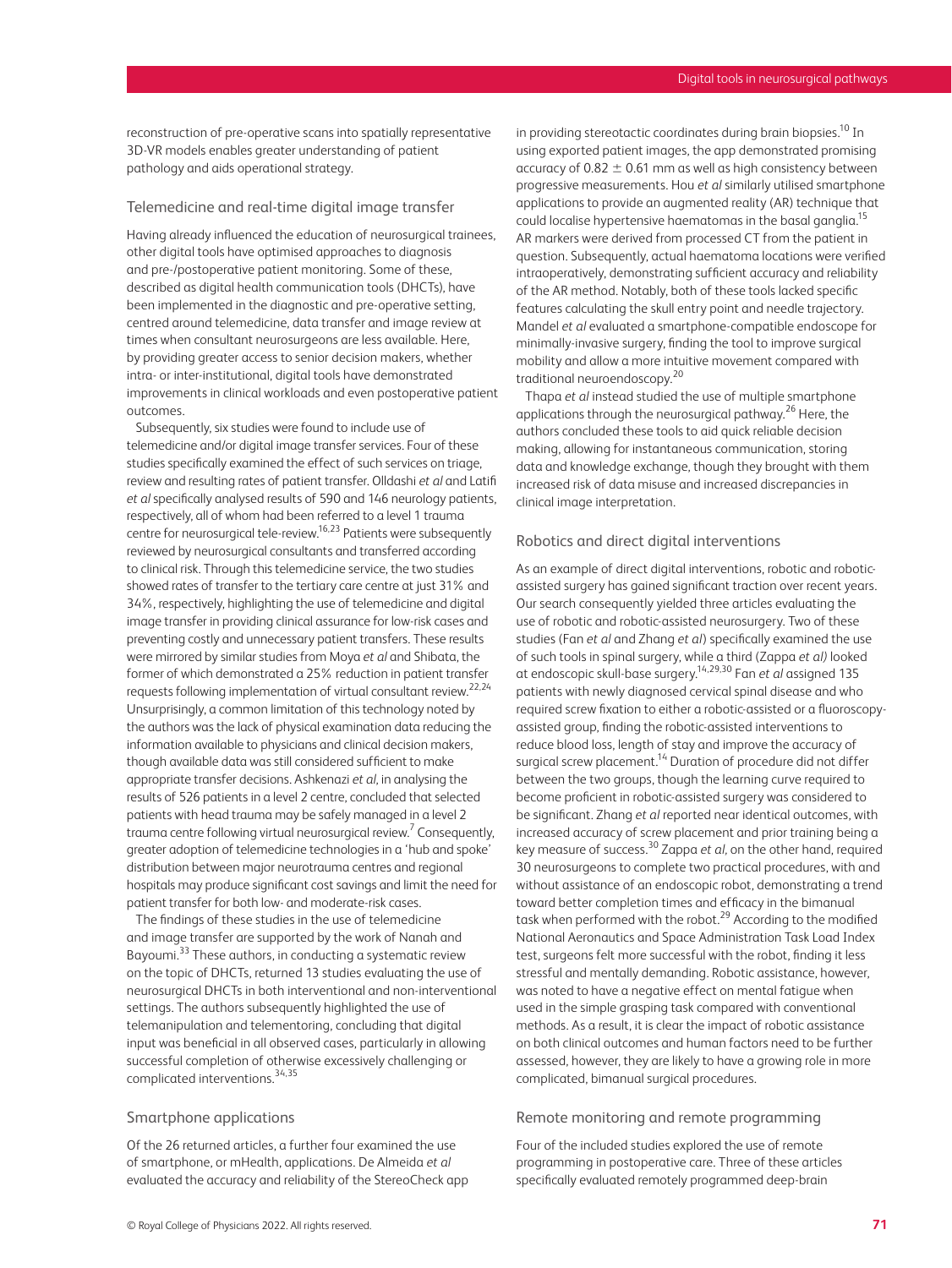stimulation (DBS) in the treatment of Parkinson's disease (PD), while one article included patients with essential tremor and cervical dystonia. Li *et al*, for example, studied the efficacy and safety of wirelessly programmed DBS of bilateral subthalamic nucleus (STN) in patients with primary PD.17 DBS was activated 1 month postoperatively, with 3-month follow-up showing significant decreases in Unified Parkinson's Disease Rating Scale (UPDRS) motor scores. These findings were supported by those of Xu *et al*, demonstrating significant improvements in the UPDRS-III scores of 26 patients following onset of remote DBS programming and high rates of satisfaction with the remote system.<sup>28</sup> An additional study by Ma *et al* found significant time and cost savings through reduced outpatient visits, as well as high patient satisfaction, while a feasibility study by Mendez *et al* demonstrated non-experienced personnel to competently programme the remote DBS system following a single training session.<sup>18,20</sup> Notably, however, the use of such remote tools limits opportunity for physical examination and, as such, may reduce the quality of data (such as muscle tone) needed to make informed decisions about patient care. Similarly, while many of these systems meet current clinical standards, few are yet to show clinical advantages over non-remote programming of DBS.

## **Discussion**

Ultimately, these papers highlight clear diagnostic advantages when utilising digital tools in a neurosurgical setting. By identifying those at increased risk of decompensation and escalating this appropriately prior to pre-operative admission, clinicians stand to reduce surgical cancellations, improve patient outcomes and provide organisational benefits through cost savings and reduced time lost. Meanwhile, through use of neurosurgical simulations in surgical training, and the assistance of robotics and AR in the operative settings, such tools have potential to improve surgical outcomes.

#### Barriers to implementation

Despite these benefits, however, a number of significant and persistent barriers remain. Many current healthcare staff, for example, lack the skills with which to safely adopt digital tools. This lack of digital literacy, highlighted in the Topol review, risks unnecessary clinical errors and novel ethical challenges, particularly when handling novel, continuous patient data.<sup>37</sup> Work from Macyszyn *et al*, for example, highlighted the impact of an institutional telemedicine and picture archiving and communication system, shifting data handling from clinical to managerial staff, resulting in an inadvertent increase in the number of accidental data breaches.<sup>19</sup> Institutions may, therefore, require a greater focus on digital skills at both graduate and undergraduate levels if we are to safely implement digital tools across the neurosurgical pathway, something recently realised as part of Health Education England's digital competencies framework.<sup>38</sup>

Concerns also exist around the potential widening of healthcare equalities. Many of those already subject to social exclusion and, thus, poor health outcomes are also subject to digital exclusion, resulting from decreased access to the internet and other digital services.<sup>39</sup> This can include those in financial difficulty, older individuals who are less likely to own a smartphone as well as those geographically excluded, particularly from rural communities. Though ethnic disparities do exist, these are

explained by the discrepancies between age and income profiles between each group. There is, however, insufficient evidence in the way different social groups engage with digital technologies (for health and other purposes) in which the concepts of digital and/ or health literacy, as well as trust and privacy concerns, are likely to be important in the success of digital health initiatives.<sup>39</sup> Simple measures of use and access cannot account for these. There is consequently a need to not only ensure greater access to digital technologies, either through free market competition, or concerted efforts from health providers to ensure those with reduced access are appropriately enabled to access digital services. Similarly, efforts to improve digital literacy must not be limited to healthcare professionals, and must be extended to patients and their families wherever possible.

Finally, and perhaps most importantly, cost is seen as a significant barrier to adoption of these systems. 3D models, highlighted herein, are significantly more expensive on a caseby-case basis than conventional equivalents, particularly when personalised to specific procedures or specific patient pathology.13 Importantly, however, this is not uniformly the case when adopting digital platforms and a number of studies, including those by Thapa *et al* and Macyszyn *et al*, have demonstrated considerable net savings.<sup>19,26</sup> This has typically been through either low upfront costs associated with communication tools or organisational savings attributed to improved clinical outcomes or preventing the need for duplicate investigations, as is often the case in current clinical practice.

#### Direction of future developments

Fortunately, with careful consideration of the earlier challenges, digital technologies are likely to play increasingly broad roles in the neurosurgical patient pathway, with current digital applications (such as remote patient monitoring (RPM), telemedicine and image transmission) likely to be adopted in order to both improve patient outcomes and increase the efficiency and cost-effectiveness of patient care. These technologies, such as remote monitoring devices, are largely patient driven. As a result, further innovation will likely provide cheaper and more accessible products than are currently available, or even possible. Furthermore, alongside the development of mHealth applications, such as Apple Health and AI-driven data analysis tools, these devices are likely to become increasingly connected and automated for ease of interpretation.40 This will be particularly useful in rural areas where availability of consultant neurosurgeons is low.

Telemedical encounters in neurosurgery are also being increasingly adopted, particularly in resource-scarce times such as the pandemic.<sup>36</sup> Fortunately, these platforms have been more widely adopted in resource-poor countries than previously expected, as well as in medically underserved areas with poor access to neurosurgical technologies. Although further largescale studies are required, there is overwhelming evidence to suggest that remote telemedical patient visits are promising in both inpatient and outpatient settings. With the main barrier to widespread adoption of telemedicine in neurosurgery reported to be due to technological failures during consultation; then technological familiarity, improved connectivity and more streamlined user interfaces will no doubt increase the utilisation of telemedicine in the hospital setting.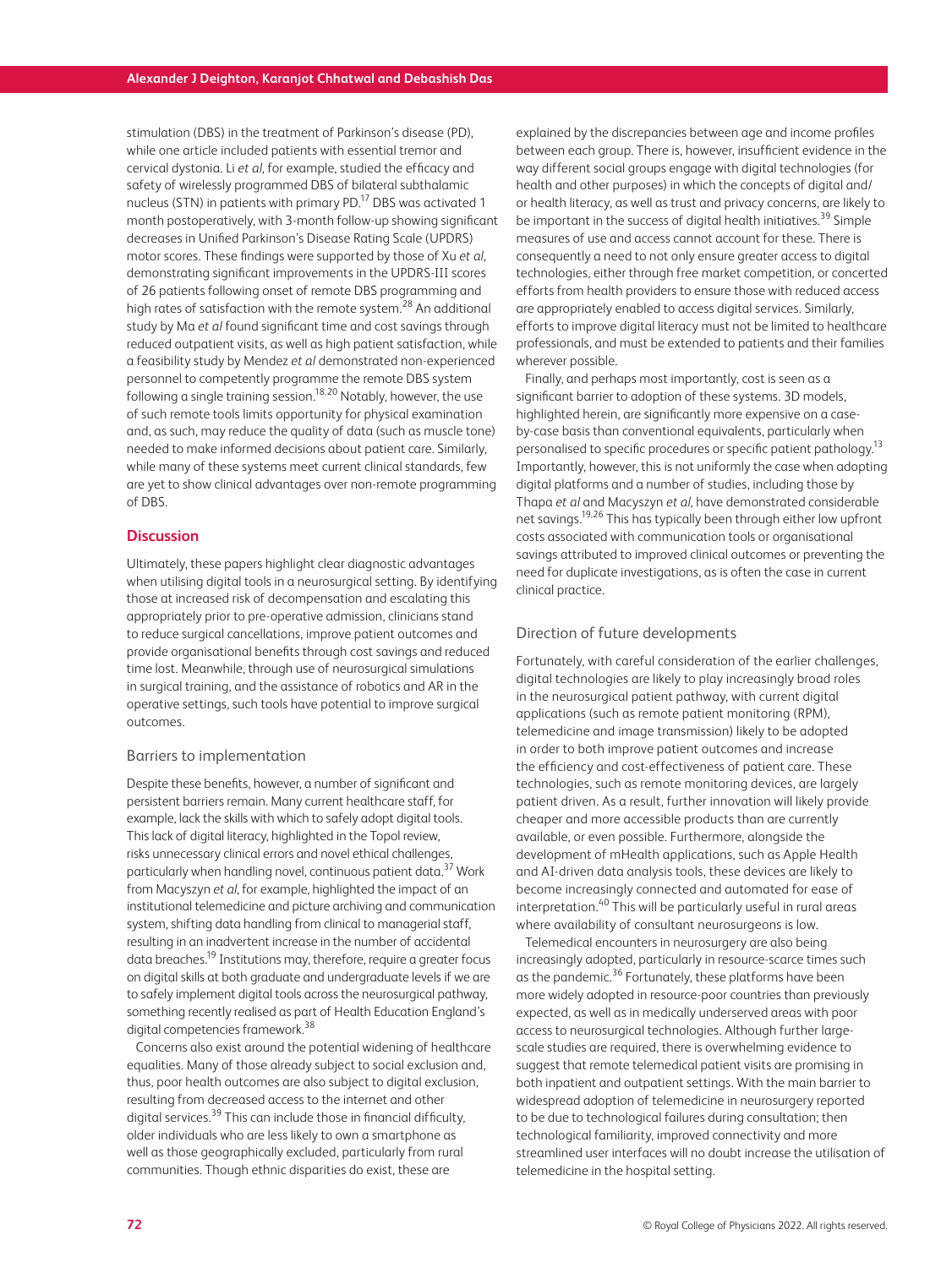## **Conclusion**

It is clear that these platforms offer tangible benefits for both patients and professionals. Provided they are carefully implemented, with appropriate training of staff, digital tools promise to make neurosurgical patient pathways increasingly convenient, efficient and consistent, while at the same time offer a personalised level of care that has been so far unavailable in all but a few care settings. ■

# **Conflicts of interest**

Alexander Deighton and Debashish Das report paid involvement in Ortus-iHealth, a virtual outpatients' platform, that may be affected by the subject matter or materials discussed in this manuscript.

## **References**

- 1 Mosnaim GS, Stempel H, Van Sickle D, Stempel DA. The adoption and implementation of digital health care in the post–COVID-19 era. *J Allergy Clin Immunol Pract* 2020;8:2484–6.
- 2 US Food and Drug Administration. *What is digital health?* US FDA, 2021. [www.fda.gov/medical-devices/digital-health-center-excellence/](http://www.fda.gov/medical-devices/digital-health-center-excellence/what-digital-health) [what-digital-health](http://www.fda.gov/medical-devices/digital-health-center-excellence/what-digital-health) [Accessed 07 December 2021].
- 3 Vaghefi I, Tulu B. The continued use of mobile health apps: insights from a longitudinal study. *JMIR mHealth and uHealth* 2019;7:e12983.
- 4 Page MJ, McKenzie JE, Bossuyt PM *et al*. The PRISMA 2020 statement: an updated guideline for reporting systematic reviews. *BMJ* 2021;372:n71.
- 5 Alaraj A, Luciano CJ, Bailey DP *et al*. Virtual reality cerebral aneurysm clipping simulation with real-time haptic feedback. *Operative Neurosurgery* 2015;11:52–8.
- 6 Zawy Alsofy S, Sakellaropoulou I, Nakamura M *et al*. Impact of virtual reality in arterial anatomy detection and surgical planning in patients with unruptured anterior communicating artery aneurysms. *Brain Sciences* 2020;10:963.
- 7 Ashkenazi I, Zeina AR, Kessel B *et al*. Effect of teleradiology upon pattern of transfer of head injured patients from a rural general hospital to a neurosurgical referral centre: follow-up study. *Emerg Med J* 2015;32:946–50.
- 8 Bairamian D, Liu S, Eftekhar B. Virtual Reality angiogram vs 3-dimensional printed angiogram as an educational tool—a comparative study. *Neurosurgery* 2019;85:E343–9.
- 9. Breimer GE, Haji FA, Bodani V *et al*. Simulation-based education for endoscopic third ventriculostomy: a comparison between virtual and physical training models. *Operative Neurosurgery* 2017;13:89–95.
- 10 de Almeida JC, Dellaretti M, Ferreira PH *et al*. Evaluation of accuracy and reliability of a smartphone stereotactic coordinates checking application. *World Neurosurgery* 2020;141:e324–33.
- 11 de Notaris M, Solari D, Cavallo LM *et al*. The use of a three-dimensional novel computer-based model for analysis of the endonasal endoscopic approach to the midline skull base. *World Neurosurgery* 2011;75:106–13.
- 12 de Notaris M, Prats-Galino A, Cavallo LM *et al*. Preliminary experience with a new three-dimensional computer-based model for the study and the analysis of skull base approaches. *Child's Nervous System* 2010;26:621–6.
- 13 Dong M, Chen G, Qin K *et al*. Development of three-dimensional brain arteriovenous malformation model for patient communication and young neurosurgeon education. *Br J Neurosurg* 2018;32:646–9.
- 14 Fan M, Liu Y, He D *et al*. Improved accuracy of cervical spinal surgery with robot-assisted screw insertion: a prospective, randomized, controlled study. *Spine* 2020;45:285–91.
- 15 Hou Y, Ma L, Zhu R, Chen X. iPhone-assisted augmented reality localization of basal ganglia hypertensive hematoma. *World Neurosurgery* 2016;94:480–92.
- 16 Latifi R, Olldashi F, Dogjani A *et al*. Telemedicine for neurotrauma in Albania: initial results from case series of 146 patients. *World Neurosurgery* 2018;112:e747–53.
- 17 Li D, Zhang C, Gault J *et al*. Remotely programmed deep brain stimulation of the bilateral subthalamic nucleus for the treatment of primary Parkinson disease: a randomized controlled trial investigating the safety and efficacy of a novel deep brain stimulation system. *Stereotact Funct Neurosurg* 2017;95:174–82.
- 18 Ma Y, Miao S, Zhou R *et al*. Application of remote deep brain stimulation programming for Parkinson's disease patients. *World Neurosurgery* 2021;147:e255–61.
- 19 Macyszyn L, Lega B, Bohman LE *et al*. Implementation of a departmental picture archiving and communication system: a productivity and cost analysis. *Neurosurgery* 2013;73:528–33.
- 20 Mandel M, Petito CE, Tutihashi R *et al*. Smartphone-assisted minimally invasive neurosurgery. *Journal of Neurosurgery* 2018;130:90–8.
- 21 Mendez I, Song M, Chiasson P, Bustamante L. Point-of-care programming for neuromodulation: a feasibility study using remote presence. *Neurosurgery* 2013;72:99–108.
- 22 Moya M, Valdez J, Yonas H, Alverson DC. The impact of a telehealth web-based solution on neurosurgery triage and consultation. *Telemed J E Health* 2010;16:945–9.
- 23 Olldashi F, Latifi R, Parsikia A *et al*. Telemedicine for neurotrauma prevents unnecessary transfers: an update from a nationwide program in Albania and analysis of 590 patients. *World Neurosurg* 2019;128:e340–6.
- 24 Shibata Y. A remote desktop-based telemedicine system. *J Clin Neurosci* 2011;18:661–3.
- 25 Stepan K, Zeiger J, Hanchuk S *et al*. Immersive virtual reality as a teaching tool for neuroanatomy. *Int Forum Allergy Rhinol* 2017;10:1006–13.
- 26 Thapa A, Bidur KC, Shakya B. Cost effective use of free-to-use apps in neurosurgery (FAN) in developing countries: from clinical decision making to educational courses, strengthening health care delivery. *World Neurosurgery* 2016;95:270–5.
- 27 Wong GK, Zhu CX, Ahuja AT, Poon WS. Craniotomy and clipping of intracranial aneurysm in a stereoscopic virtual reality environment. *Neurosurgery* 2007;61:564-9.
- 28 Xu J, Wang J, Keith S *et al*. Management of Parkinson's disease patients after DBS by remote programming: preliminary application of single center during quarantine of 2019-nCoV. *Journal of Neurology* 2021;268:1295–303.
- 29 Zappa F, Mattavelli D, Madoglio A *et al* Hybrid robotics for endoscopic skull base surgery: preclinical evaluation and surgeon first impression. *World Neurosurgery* 2020;134:e572–80.
- 30 Zhang Q, Han XG, Xu YF *et al*. Robot-assisted versus fluoroscopyguided pedicle screw placement in transforaminal lumbar interbody fusion for lumbar degenerative disease. *World Neurosurgery* 2019;125:e429–34.
- 31 Robison RA, Liu CY, Apuzzo ML. Man, mind, and machine: the past and future of virtual reality simulation in neurologic surgery. *World Neurosurgery* 2011;76:419–30.
- 32 Teton ZE, Freedman RS, Tomlinson SB *et al*. The Neurosurgical Atlas: advancing neurosurgical education in the digital age. *Neurosurgical Focus* 2020;48:E17.
- 33 Nanah A, Bayoumi AB. The pros and cons of digital health communication tools in neurosurgery: a systematic review of literature. *Neurosurgical Review* 2020;43:835–46.
- 34 Mendez I, Hill R, Clarke D, Kolyvas G, Walling S. Robotic long-distance telementoring in neurosurgery. *Neurosurgery* 2005;56:434–440.
- 35 Tian Z, Lu W, Wang T *et al*. Application of a robotic telemanipulation system in stereotactic surgery. *Stereotact Funct Neurosurg* 2008;86:54–61.